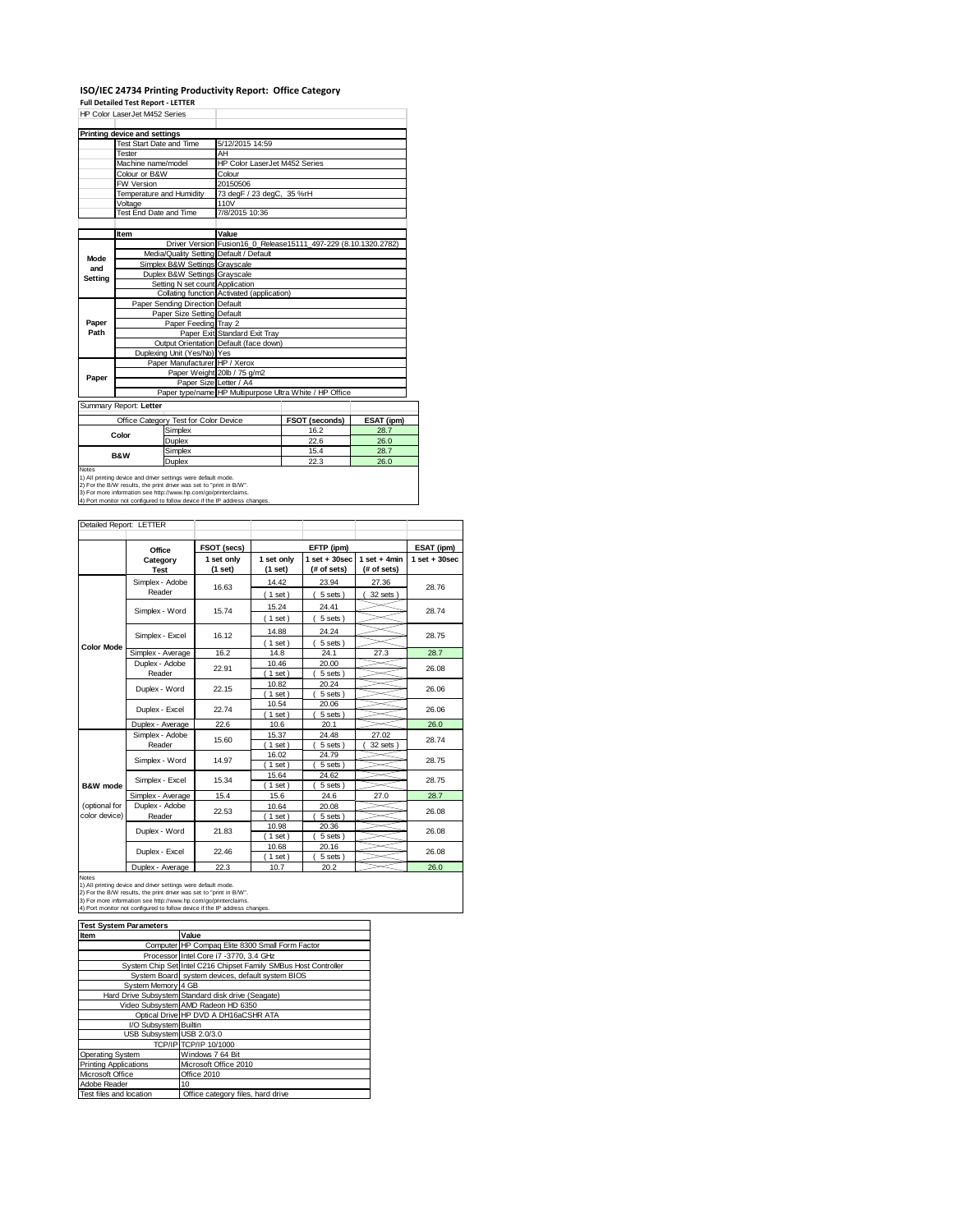# **ISO/IEC 24734 Printing Productivity Report: Office Category Full Detailed Test Report ‐ A4** HP Color LaserJet M452 Series

|                    | Printing device and settings            |                                                                 |
|--------------------|-----------------------------------------|-----------------------------------------------------------------|
|                    | Test Start Date and Time                | 5/12/2015 14:59                                                 |
|                    | Tester                                  | AH                                                              |
|                    | Machine name/model                      | HP Color LaserJet M452 Series                                   |
|                    | Colour or B&W                           | Colour                                                          |
|                    | FW Version                              | 20150506                                                        |
|                    | Temperature and Humidity                | 73 degF / 23 degC, 35 %rH                                       |
|                    | Voltage                                 | 110V                                                            |
|                    | Test End Date and Time                  | 7/8/2015 10:36                                                  |
|                    |                                         |                                                                 |
|                    | Item                                    | Value                                                           |
|                    |                                         | Driver Version Fusion16 0 Release15111 497-229 (8.10.1320.2782) |
| Mode               | Media/Quality Setting Default / Default |                                                                 |
| and                | Simplex B&W Settings Grayscale          |                                                                 |
| Setting            | Duplex B&W Settings Grayscale           |                                                                 |
|                    | Setting N set count Application         |                                                                 |
|                    |                                         | Collating function Activated (application)                      |
|                    | Paper Sending Direction Default         |                                                                 |
|                    | Paper Size Setting Default              |                                                                 |
| Paper              | Paper Feeding Tray 2                    |                                                                 |
| Path               |                                         | Paper Exit Standard Exit Tray                                   |
|                    |                                         | Output Orientation Default (face down)                          |
|                    | Duplexing Unit (Yes/No) Yes             |                                                                 |
|                    | Paper Manufacturer HP / Xerox           |                                                                 |
| Paper              |                                         | Paper Weight 20lb / 75 g/m2                                     |
|                    | Paper Size Letter / A4                  |                                                                 |
|                    |                                         | Paper type/name HP Multipurpose Ultra White / HP Office         |
| Summany Poport: AA |                                         |                                                                 |

Summary Report: **A4**

|                                                                            | Office Category Test for Color Device | <b>FSOT (seconds)</b> | ESAT (ipm) |  |  |
|----------------------------------------------------------------------------|---------------------------------------|-----------------------|------------|--|--|
| Colour                                                                     | Simplex                               | 16.7                  | 27.1       |  |  |
|                                                                            | Duplex                                | 23.3                  | 24.7       |  |  |
| <b>B&amp;W</b>                                                             | Simplex                               | 15.8                  | 27.1       |  |  |
|                                                                            | Duplex                                | 23.0                  | 24.7       |  |  |
| <b>Notes</b>                                                               |                                       |                       |            |  |  |
| 1) All printing device and driver settings were default mode.              |                                       |                       |            |  |  |
| 2) For the B/W results, the print driver was set to "print in B/W".        |                                       |                       |            |  |  |
| [3] For more information see http://www.hp.com/go/printerclaims.           |                                       |                       |            |  |  |
| 4) Port monitor not configured to follow device if the IP address changes. |                                       |                       |            |  |  |

| Detailed Report: A4 |                   |                       |                       |                                  |                               |                   |  |
|---------------------|-------------------|-----------------------|-----------------------|----------------------------------|-------------------------------|-------------------|--|
|                     |                   |                       |                       |                                  |                               |                   |  |
|                     | Office            | FSOT (secs)           |                       | EFTP (ipm)                       |                               | ESAT (ipm)        |  |
|                     | Category          | 1 set only<br>(1 set) | 1 set only<br>(1 set) | $1$ set $+30$ sec<br>(# of sets) | $1$ set + 4min<br>(# of sets) | $1$ set $+30$ sec |  |
|                     | <b>Test</b>       |                       |                       |                                  |                               |                   |  |
|                     | Simplex - Adobe   | 17.05                 | 14.07                 | 22.88                            | 25.75                         | 27.20             |  |
|                     | Reader            |                       | $1$ set)              | 5 sets)                          | $30$ sets $)$                 |                   |  |
|                     | Simplex - Word    | 16.22                 | 14.78                 | 23.25                            |                               | 27.20             |  |
|                     |                   |                       | (1 set)               | 5 sets)                          |                               |                   |  |
|                     | Simplex - Excel   | 16.61                 | 14.44                 | 23.12                            |                               | 27.19             |  |
| Colour<br>Mode      |                   |                       | $1$ set)              | 5 sets)                          |                               |                   |  |
|                     | Simplex - Average | 16.7                  | 14.4                  | 23.0                             | 25.7                          | 27.1              |  |
|                     | Duplex - Adobe    |                       | 10.24                 | 19.18                            |                               | 24.78             |  |
|                     | Reader            | 23.39                 | $1$ set)              | 5 sets                           |                               |                   |  |
|                     | Duplex - Word     | 22.86                 | 10.48                 | 19.40                            |                               | 24.78             |  |
|                     |                   |                       |                       | 5 sets)                          |                               |                   |  |
|                     | Duplex - Excel    | 23.39                 | 10.24                 | 19.24                            |                               | 24.78             |  |
|                     |                   |                       | $1$ set)              | 5 sets)                          |                               |                   |  |
|                     | Duplex - Average  | 23.3                  | 10.3                  | 19.2                             |                               | 24.7              |  |
|                     | Simplex - Adobe   | 16.04                 | 14.96                 | 23.35                            | 25.57                         | 27.19             |  |
|                     | Reader            |                       | $1$ set)              | 5 sets                           | 30 sets                       |                   |  |
|                     | Simplex - Word    | 15.41                 | 15.57                 | 23.65                            |                               | 27.19             |  |
|                     |                   |                       | $1$ set)              | 5 sets                           |                               |                   |  |
|                     | Simplex - Excel   | 15.84                 | 15.14                 | 23.47                            |                               | 27.20             |  |
| B&W mode            |                   |                       | $1$ set)              | 5 sets)                          |                               |                   |  |
|                     | Simplex - Average | 15.8                  | 15.2                  | 23.4                             | 25.5                          | 27.1              |  |
| (optional for       | Duplex - Adobe    | 23.19                 | 10.34                 | 19.24                            |                               | 24.80             |  |
| color device)       | Reader            |                       | (1 set)               | 5 sets)                          |                               |                   |  |
|                     | Duplex - Word     | 22.51                 | 10.64                 | 19.50                            |                               | 24.80             |  |
|                     |                   |                       | $1$ set)<br>10.38     | 5 sets)<br>19.32                 |                               |                   |  |
|                     | Duplex - Excel    | 23.12                 | $1$ set)              | 5 sets)                          |                               | 24.78             |  |
|                     | Duplex - Average  | 23.0                  | 10.4                  | 19.3                             |                               | 24.7              |  |
|                     |                   |                       |                       |                                  |                               |                   |  |

Notes<br>1) All printing device and driver settings were default mode.<br>2) For the B/W results, the print driver was set to "print in B/W".<br>3) For more information see http://www.hp.com/go/printerclaims.<br>4) Port monitor not co

| <b>Test System Parameters</b> |                                                                 |
|-------------------------------|-----------------------------------------------------------------|
| Item                          | Value                                                           |
|                               | Computer HP Compag Elite 8300 Small Form Factor                 |
|                               | Processor Intel Core i7 -3770, 3.4 GHz                          |
|                               | System Chip Set Intel C216 Chipset Family SMBus Host Controller |
|                               | System Board system devices, default system BIOS                |
| System Memory 4 GB            |                                                                 |
|                               | Hard Drive Subsystem Standard disk drive (Seagate)              |
|                               | Video Subsystem AMD Radeon HD 6350                              |
|                               | Optical Drive HP DVD A DH16aCSHR ATA                            |
| I/O Subsystem Builtin         |                                                                 |
| USB Subsystem USB 2.0/3.0     |                                                                 |
|                               | TCP/IP TCP/IP 10/1000                                           |
| Operating System              | Windows 7 64 Bit                                                |
| <b>Printing Applications</b>  | Microsoft Office 2010                                           |
| Microsoft Office              | Office 2010                                                     |
| Adobe Reader                  | 10                                                              |
| Test files and location       | Office category files, hard drive                               |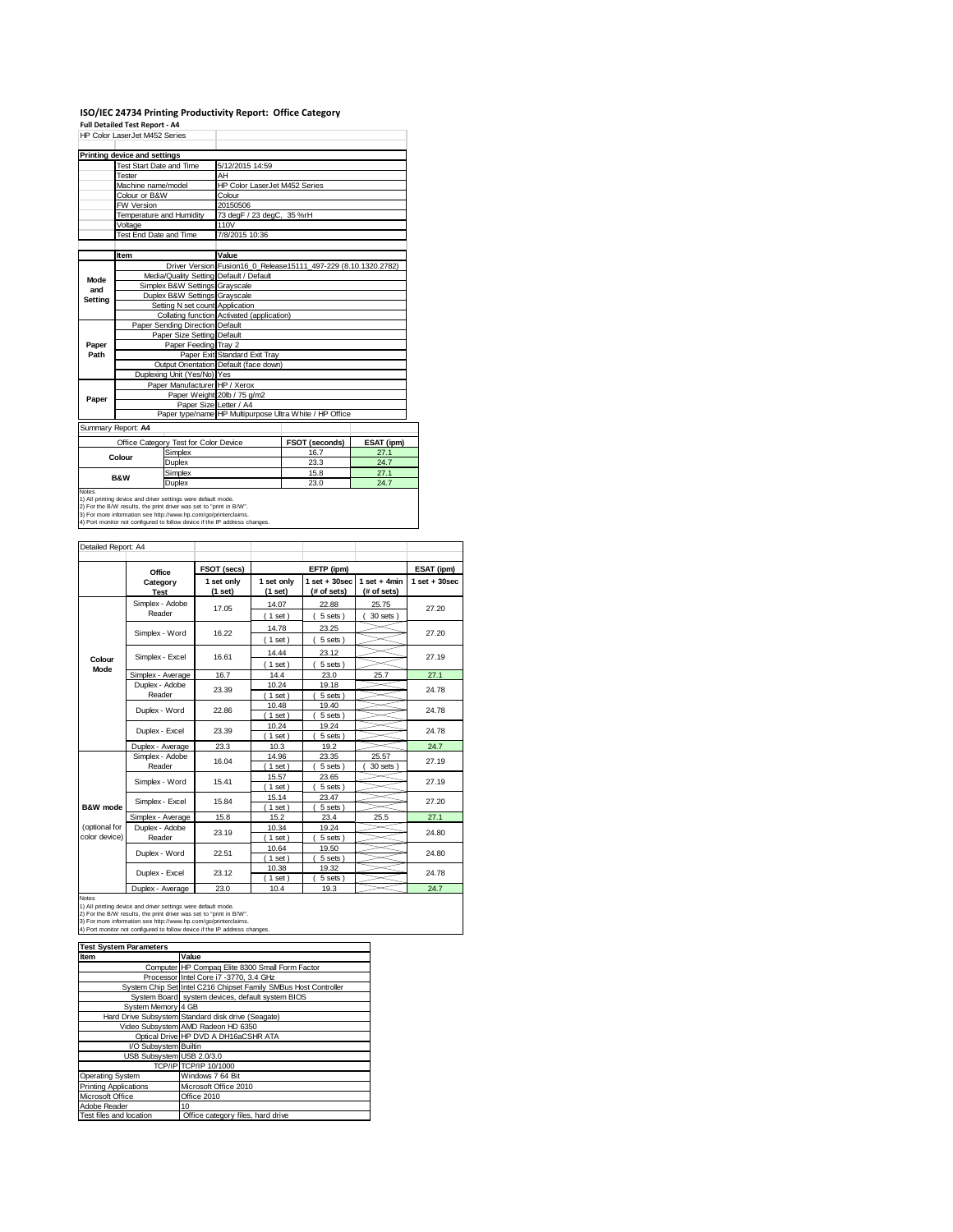## **ISO/IEC 24734 Printing Productivity Report: Office Category**

**Feature Performance Full Report ‐ 'Office Feature Performance Test ‐ A5**

|         | Printing device and settings            |                                                                 |
|---------|-----------------------------------------|-----------------------------------------------------------------|
|         | Test Start Date and Time                | 5/12/2015 14:59                                                 |
|         | Tester                                  | AH                                                              |
|         | Machine name/model                      | HP Color LaserJet M452 Series                                   |
|         | Colour or B&W                           | Colour                                                          |
|         | FW Version                              | 20150506                                                        |
|         | Temperature and Humidity                | 73 degF / 23 degC, 35 %rH                                       |
|         | Voltage                                 | 110V                                                            |
|         | Test End Date and Time                  | 7/8/2015 10:36                                                  |
|         |                                         |                                                                 |
|         | Item                                    | Value                                                           |
|         |                                         | Driver Version Fusion16_0_Release15111_497-229 (8.10.1320.2782) |
| Mode    | Media/Quality Setting Default / Default |                                                                 |
| and     | Simplex B&W Settings Grayscale          |                                                                 |
| Setting | Duplex B&W Settings Grayscale           |                                                                 |
|         | Setting N set count Application         |                                                                 |
|         |                                         | Collating function Activated (application)                      |
|         | Paper Sending Direction Default         |                                                                 |
|         | Paper Size Setting Default              |                                                                 |
| Paper   | Paper Feeding Tray 2                    |                                                                 |
| Path    |                                         | Paper Exit Standard Exit Tray                                   |
|         |                                         | Output Orientation Default (face down)                          |
|         | Duplexing Unit (Yes/No) Yes             |                                                                 |
|         | Paper Manufacturer HP / Xerox           |                                                                 |
| Paper   |                                         | Paper Weight 20lb / 75 g/m2                                     |
|         | Paper Size Letter / A4                  |                                                                 |
|         |                                         | Paper type/name HP Multipurpose Ultra White / HP Office         |

#### **ISO Print Productivity Report: Feature Performance Test Summary**

|                                                                        |         | <b>Feature Performance Ratio</b> |                                      |  |
|------------------------------------------------------------------------|---------|----------------------------------|--------------------------------------|--|
| <b>Printing Modes</b>                                                  |         | A5                               |                                      |  |
| (Feature Adobe Reader - Office test file)                              |         | FSOT (base)<br>FSOT (feature)    | <b>ESAT (feature)</b><br>ESAT (base) |  |
| A5 Landscape Feed - Colour                                             | Simplex | 104%                             | 183%                                 |  |
| A5 Portrait Feed - Colour                                              | Simplex | 127%                             | 26%                                  |  |
| A5 Landscape Feed - B/W                                                | Simplex | 137%                             | 191%                                 |  |
| A5 Portrait Feed - B/W                                                 | Simplex | 104%                             | 35%                                  |  |
| Notes<br>1) All printing device and driver settings were default mode. |         |                                  |                                      |  |

1) All printing device and driver settings were default mode.<br>2) Test conducted with 8-paper Office Feature Performance file.<br>3) For more information see http://www.hp.com/go/printerclaims.<br>4) Port monitor not configured t

**Feature Performance Full Report - Feature Printing Mode: 'Office' Feature Performance Test**

| <b>Printing Modes</b><br>Feature Adobe Reader - Office | <b>Base Printing</b><br>Mode |                     | <b>Feature Performance</b> |                              |                                      |                                      |
|--------------------------------------------------------|------------------------------|---------------------|----------------------------|------------------------------|--------------------------------------|--------------------------------------|
| test file (8-page)                                     |                              |                     | A5                         |                              |                                      |                                      |
|                                                        | <b>FSOT</b><br>Base          | <b>ESAT</b><br>Base | 1 set<br>FSOT (secs)       | $set + 30$ sec<br>ESAT (ipm) | FSOT (base)<br><b>FSOT (feature)</b> | <b>ESAT (feature)</b><br>ESAT (base) |
| Simplex A5 Landscape Feed - Colour                     | 36.9                         | 27.21               | 35.33                      | 50.0                         | 104%                                 | 183%                                 |
| Simplex A5 Portrait Feed - Colour                      | 36.9                         | 27.21               | 29.02                      | 7.3                          | 127%                                 | 26%                                  |
| Simplex A5 Landscape Feed - B/W                        | 25.27                        | 26.05               | 18.4                       | 50.0                         | 137%                                 | 191%                                 |
| Simplex A5 Portrait Feed - B/W                         | 25.27                        | 26.05               | 24.09                      | 9.1                          | 104%                                 | 35%                                  |
| Motor                                                  |                              |                     |                            |                              |                                      |                                      |

Notes<br>1) All printing device and driver settings were default mode.<br>2) Test conducted with 8-paper Office Feature Performance file<br>3) For more information see http://www.hp.com/go/printerclaims.<br>4) Port monitor not configu

|             | <b>Test System Parameters</b> |                                                                 |
|-------------|-------------------------------|-----------------------------------------------------------------|
|             | <b>Item</b>                   | Value                                                           |
|             |                               | Computer HP Compaq Elite 8300 Small Form Factor                 |
|             |                               | Processor Intel Core i7 -3770, 3.4 GHz                          |
|             |                               | System Chip Set Intel C216 Chipset Family SMBus Host Controller |
|             |                               | System Board system devices, default system BIOS                |
| <b>Test</b> | System Memory 4 GB            |                                                                 |
| System      |                               | Hard Drive Subsystem Standard disk drive (Seagate)              |
|             |                               | Video Subsystem AMD Radeon HD 6350                              |
|             |                               | Optical Drive HP DVD A DH16aCSHR ATA                            |
|             | I/O Subsystem Builtin         |                                                                 |
|             | USB Subsystem USB 2.0/3.0     |                                                                 |
| VO          |                               | TCP/IP TCP/IP 10/1000                                           |
|             | Operating System              | Windows 7 64 Bit                                                |
|             | <b>Printing Applications</b>  | Microsoft Office 2010                                           |
|             | Software Microsoft Office     | Office 2010                                                     |
|             | Adobe Reader                  | 10                                                              |
|             | Test files and location       | Office category files, hard drive                               |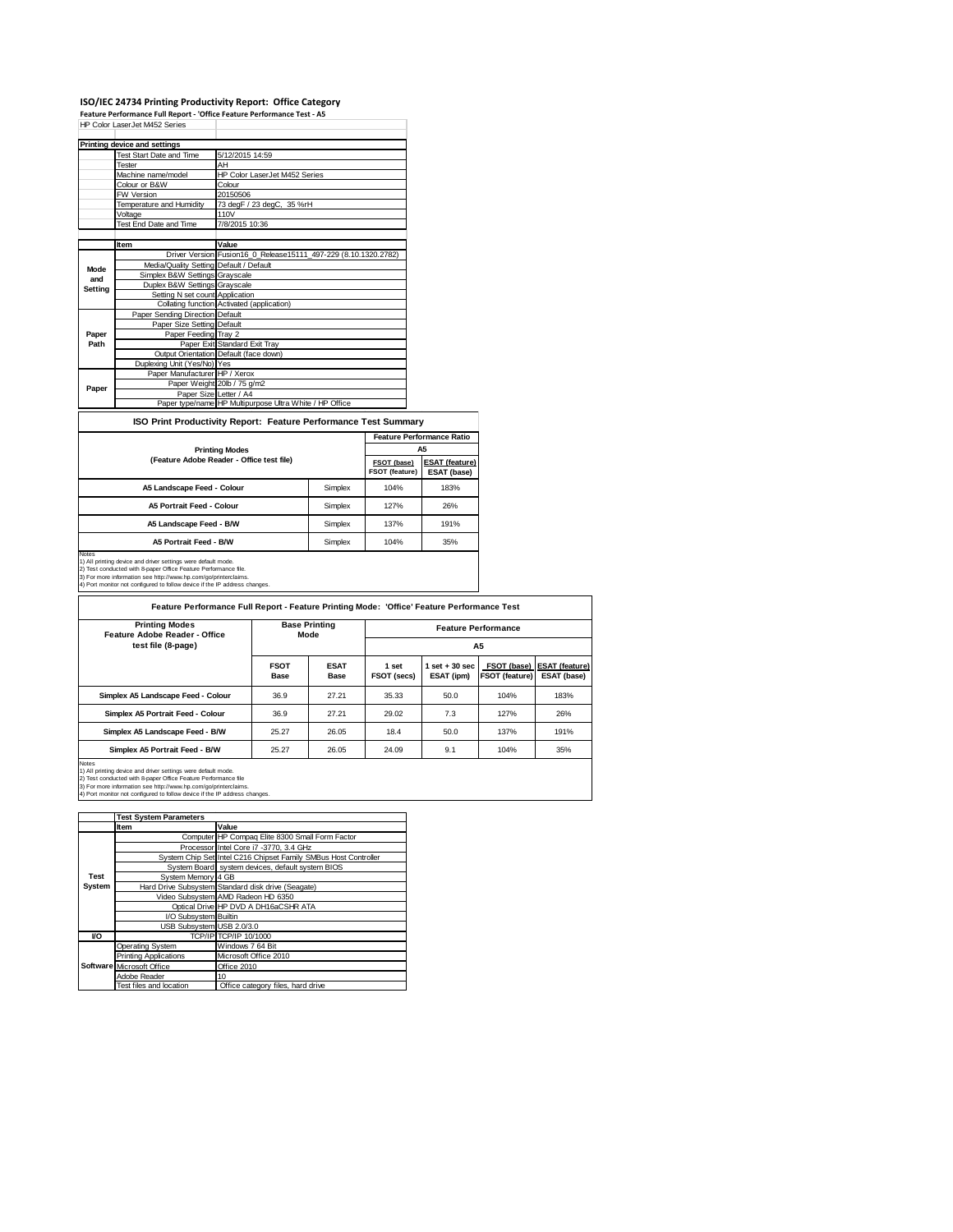#### **ISO/IEC 17629 First Print Out Time Report: Office Category**

**Full Detailed Test Report ‐ LETTER** HP Color LaserJet M452 Series

|            | HP Color LaserJet M452 Series |                                                  |
|------------|-------------------------------|--------------------------------------------------|
|            | Printing device and settings  |                                                  |
|            | Test Start Date and Time      | 5/12/2015 14:59                                  |
|            | Tester                        | AH                                               |
|            | Machine name/model            | HP Color LaserJet M452 Series                    |
|            | Colour or B&W                 | Colour                                           |
|            | <b>FW Version</b>             | 20150506                                         |
|            | Configuration (options)       | Default                                          |
|            | Controller                    | 13102                                            |
|            | Printing device page count    | Not Specified                                    |
|            | Printing supplies page count  | Not Specified                                    |
|            | Temperature and Humidity      | 73 degF / 23 degC, 45 %rH                        |
|            | Voltage                       | 110V                                             |
|            | Test End Date and Time        | 6/12/2015 18:08                                  |
|            |                               |                                                  |
|            | Item                          | Value                                            |
| Mode       | PDL and driver version        | Fusion16 0 Release15111 497-229 (8.10.1320.2782) |
| and        | Print Quality mode            | default                                          |
|            | <b>B&amp;W</b> settings       | default                                          |
| Setting    | Paper feed orientation        | Short Edge                                       |
| Paper      | Paper type setting            | default                                          |
|            | Paper feeding                 | Standard cassette                                |
|            | Paper exit                    | Standard exit tray                               |
| Paper Path | Output orientation            | default (face up or face down)                   |

**ISO First Page Out Time Summary Report: Office Category**

| Summary Report: Letter                                                                                                                                                                                                                                                                                |         |                           |
|-------------------------------------------------------------------------------------------------------------------------------------------------------------------------------------------------------------------------------------------------------------------------------------------------------|---------|---------------------------|
|                                                                                                                                                                                                                                                                                                       |         | FPOT from Ready (seconds) |
| Color                                                                                                                                                                                                                                                                                                 | Simplex | 9.47                      |
|                                                                                                                                                                                                                                                                                                       | Duplex  | 17.67                     |
| <b>B&amp;W</b>                                                                                                                                                                                                                                                                                        | Simplex | 8.83                      |
|                                                                                                                                                                                                                                                                                                       | Duplex  | 17.41                     |
| <b>Notes</b><br>1) All printing device and driver settings were default mode.<br>2) For the B/W results, the print driver was set to "print in B/W".<br>3) For more information see http://www.hp.com/go/printerclaims.<br>4) Port monitor not configured to follow device if the IP address changes. |         |                           |
| 5) Page counts were collected after completion of the tests.                                                                                                                                                                                                                                          |         |                           |

| ISO First Page Out Time Report: Office Category                                                                                                                                                                                                                                                                                                                       |                           |                   |                    |                              |                      |                   |
|-----------------------------------------------------------------------------------------------------------------------------------------------------------------------------------------------------------------------------------------------------------------------------------------------------------------------------------------------------------------------|---------------------------|-------------------|--------------------|------------------------------|----------------------|-------------------|
| <b>Detailed Report: LETTER</b>                                                                                                                                                                                                                                                                                                                                        |                           |                   |                    |                              |                      |                   |
|                                                                                                                                                                                                                                                                                                                                                                       |                           | Word<br>(seconds) | Excel<br>(seconds) | Adobe<br>Reader<br>(seconds) | Average<br>(seconds) | <b>Delay Time</b> |
|                                                                                                                                                                                                                                                                                                                                                                       | FPOT from Ready - Simplex | 9.28              | 9.57               | 9.54                         | 9.47                 | 21 Seconds        |
|                                                                                                                                                                                                                                                                                                                                                                       | FPOT from Ready - Duplex  | 17.34             | 17.79              | 17.86                        | 17.67                | 21 Seconds        |
| <b>Color Mode</b>                                                                                                                                                                                                                                                                                                                                                     | FPOT from Sleep - Simplex |                   |                    | 11.39                        |                      | 65 Minutes        |
|                                                                                                                                                                                                                                                                                                                                                                       | Recovery Time             |                   |                    | 1.9                          |                      |                   |
|                                                                                                                                                                                                                                                                                                                                                                       | FPOT from Off - Simplex   |                   |                    | 40.82                        |                      |                   |
|                                                                                                                                                                                                                                                                                                                                                                       | Warm-up Time              |                   |                    | 31.28                        |                      |                   |
| <b>B&amp;W Mode</b>                                                                                                                                                                                                                                                                                                                                                   | FPOT from Ready - Simplex | 8.61              | 8.86               | 9.00                         | 8.83                 | 21 Seconds        |
|                                                                                                                                                                                                                                                                                                                                                                       | FPOT from Ready - Duplex  | 17.07             | 17.51              | 17.65                        | 17.41                | 21 Seconds        |
|                                                                                                                                                                                                                                                                                                                                                                       | FPOT from Sleep - Simplex |                   |                    | 11.26                        |                      | 65 Minutes        |
|                                                                                                                                                                                                                                                                                                                                                                       | Recovery Time             |                   |                    | 2.3                          |                      |                   |
|                                                                                                                                                                                                                                                                                                                                                                       | FPOT from Off - Simplex   |                   |                    | 40.27                        |                      |                   |
|                                                                                                                                                                                                                                                                                                                                                                       | Warm-up Time              |                   |                    | 31.27                        |                      |                   |
| <b>Notes</b><br>1) All printing device and driver settings were default mode.<br>2) For the B/W results, the print driver was set to "print in B/W".<br>3) For more information see http://www.hp.com/go/printerclaims.<br>4) Port monitor not configured to follow device if the IP address changes.<br>5) Page counts were collected after completion of the tests. |                           |                   |                    |                              |                      |                   |

|                                  | <b>Test System Parameters</b> |                                                       |  |
|----------------------------------|-------------------------------|-------------------------------------------------------|--|
|                                  | Item                          | Value                                                 |  |
|                                  | Computer                      | HP Compag Elite 8300 Small Form Factor                |  |
|                                  | Processor                     | Intel Core i7 -3770, 3.4 GHz                          |  |
|                                  | System Chip Set               | Intel C216 Chipset Family SMBus Host Controller       |  |
|                                  | System Board                  | system devices, default system BIOS                   |  |
| <b>Test</b>                      | System Memory                 | 4 GB                                                  |  |
| System                           | Hard Drive Subsystem          | Standard disk drive (Seagate)                         |  |
|                                  | Video Subsystem               | AMD Radeon HD 6350                                    |  |
|                                  | Optical Drive                 | HP DVD A DH16aCSHR ATA                                |  |
|                                  | I/O Subsystem                 | <b>Builtin</b>                                        |  |
|                                  | <b>USB Subsystem</b>          | USB 2.0/3.0                                           |  |
| Printina<br>Device<br>Connection | TCP/IP                        | 10/1000                                               |  |
|                                  | Operating System              | Windows 7 Business/Ultimate, 64 bit, Build 7601, SP 1 |  |
| Software                         | <b>Printing Applications</b>  | Microsoft Office 2010 SP2                             |  |
|                                  |                               | Adobe Reader 10.1.4                                   |  |
|                                  | <b>Print Driver</b>           | Fusion16 0 Release15111 497-229 (8.10.1320.2782)      |  |